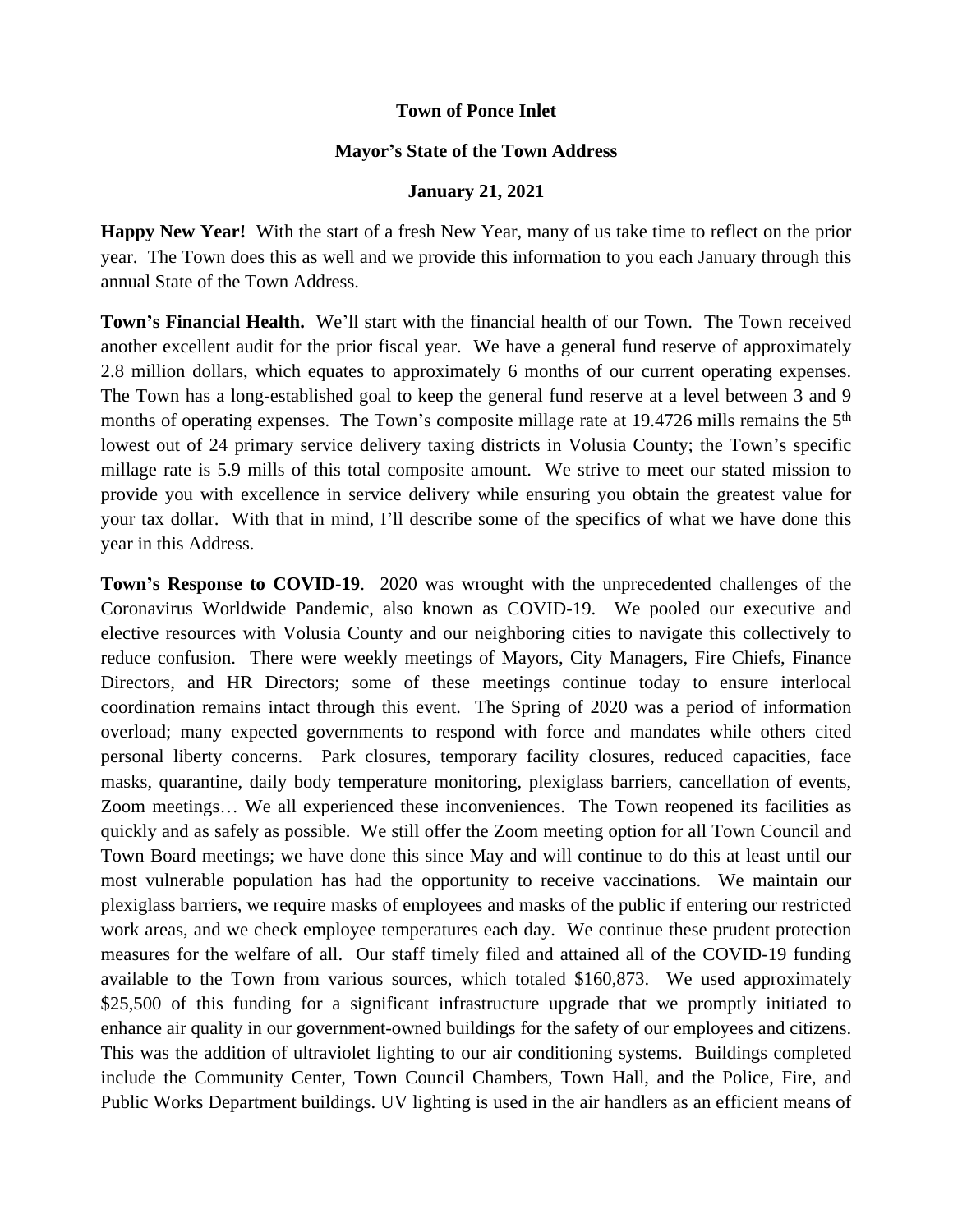killing germs, bacteria, and viruses as air processes through the system. We hope you and your loved ones have been fortunate and remained healthy through this pandemic. We know that some people who have contracted the disease have mild symptoms, while others become very ill and sometimes die. Our hearts go out to those who have suffered with this illness.

**Fire-EMS Service Discussion.** I know that many of you are interested in hearing from me on the subject of contracting Fire-EMS service to Volusia County and I want to make sure that I provide you with all of the factual information that we have obtained to date, understanding that there will be more to come in months that follow, and possibly even more information will be available between the time that we prepare this and the date it is published. I have sworn to always do my best as your Mayor to provide you with honest and fact-based information. Ponce Inlet citizens deserve nothing less.

Town's Request: Over the past two years, the subject of the number of firefighters needed per shift, type of equipment needed, and possible advantages in contracting fire services has come up in a variety of forums. There have been estimated efficiencies to include greater access to additional personnel and equipment when paying for a service from a larger agency when service level requirements are the same, which they are for Fire-EMS service. Several months ago, the Town Council requested that the Town Manager obtain a quote from Volusia County and find out more about contracting Fire-EMS service. Volusia County staff provided proposals which include two staffing options: one with four firefighters on a shift and one with five firefighters on a shift. These two staffing options are broken out with two contract options. One option is to contract the maintenance and replacement of vehicles and equipment and one is for the Town to continue to maintain vehicles and equipment. In any scenario, the Town maintains ownership of the fire department facility.

Call Process: The process for placing a call to the fire department would not change from what occurs now. All calls are currently received and dispatched through the Volusia County Sheriff's Office dispatch center to each fire department within Volusia County, whether a city or county operated fire department.

Personnel: All of the Town's present personnel are to be retained at no less than their current pay rates. Many, if not most, of the Town's firefighters would receive pay increases with a transition into the County pay band system. Both the Town and Volusia County provide the same retirement system, so there is no retirement plan change. Volusia County firefighters receive a full array of employment benefits at least equivalent to those currently received by the Town's firefighters and have greater promotional opportunity.

Qualifications & Training: Volusia County's Fire-Rescue Department is currently among the elite agencies striving toward national accreditation status to develop higher standards and greater accountability to their citizens. Volusia County Fire-Rescue operates a full-

> **Mayor's State of the Town Address January 21, 2021 Page 2 of 8**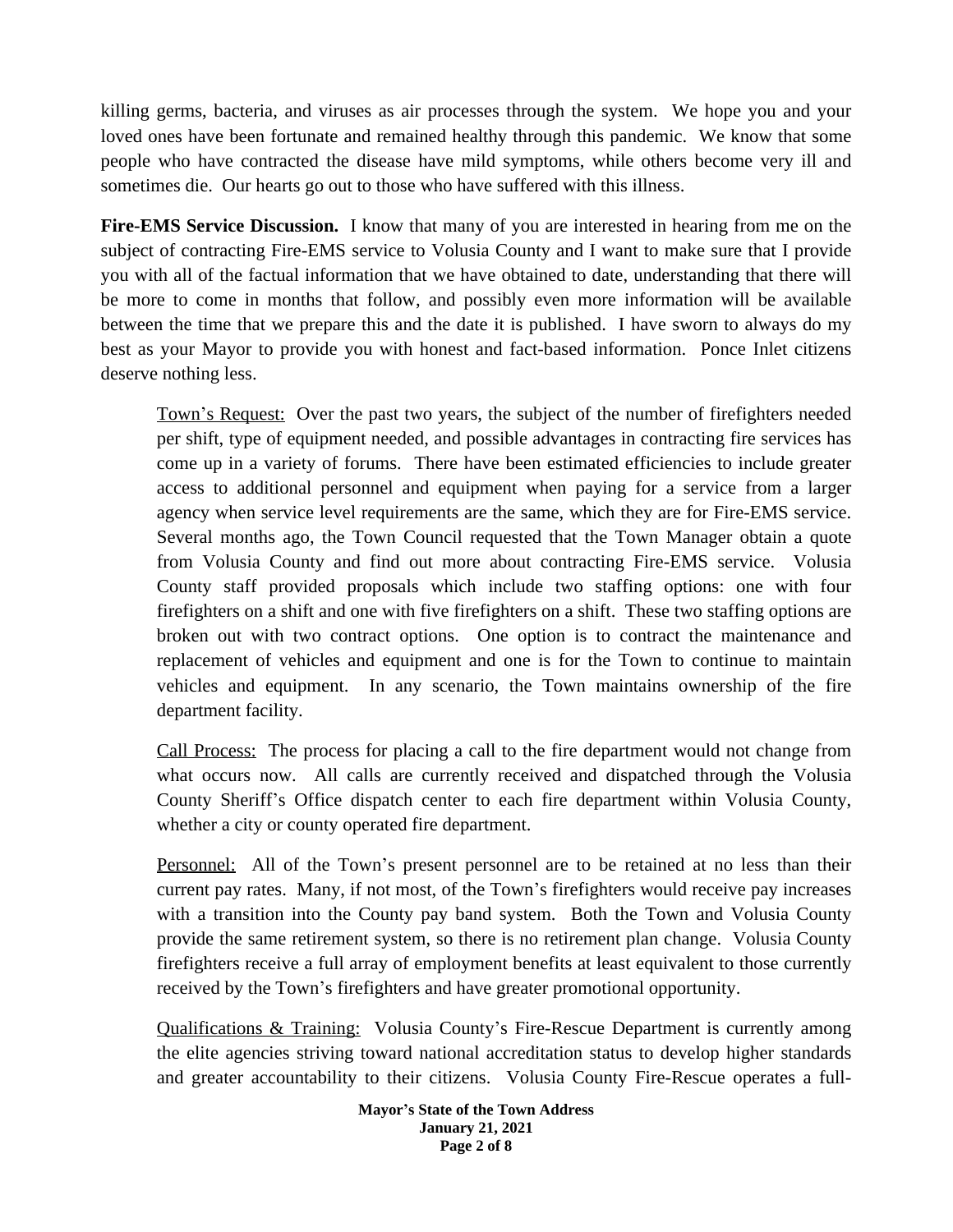service training facility, in conjunction with Daytona State College. In addition to other training opportunities provided by Volusia County, their firefighters visit the training center throughout the year to take classes, maintain fire and EMS re-certification, as well as training to meet ISO requirements. The site is also used for multi-agency training and provides a variety of educational programs for numerous governmental agencies throughout the year.

Equipment: If the Town chooses to contract Fire-EMS Service, there are two options regarding equipment: Town maintains the equipment or County maintains the equipment. The value and anticipated replacement costs have been calculated into the County equipment maintenance proposal. Except for the new ambulance that we have ordered for the coming year, the majority of the Town fire department's large-scale equipment is reaching the end of its lifespan and will have to be replaced within the next couple years. If contracting with Volusia County, their entire Fire-EMS protection system becomes available to us and it is built with sufficient redundancy to ensure that equipment is available if a sudden replacement is needed. They report having a highly robust equipment replacement system and use top of the line, state of the art equipment. If accepting responsibility for the Town's fire service, the County would perform a risk assessment of Ponce Inlet and make recommendations on the equipment needed to mitigate the specific types of fire risks that we have in our community.

Patient Transport: The Town is currently allowed to transport under the Municipal Transport Agreement and has been afforded this opportunity under some form of agreement since 2012. This is not a municipal right, but we collectively participated in negotiations for this with all of the cities within Volusia County that choose to transport. One of the requirements of the Municipal Transport Agreement is to respond outside of your city's jurisdiction for certain priority calls based upon closest unit response. This means that in order to be able to transport Ponce Inlet residents, we have to respond to calls outside of Ponce Inlet when dispatched. This issue has been raised a lot in the past year with statements made about the Town's personnel being sent to Port Orange, Daytona Beach Shores, etc... Until now, there has been only one other option: cease Ponce Inlet's fire-based transport and wait for EVAC for every call. Now, under the County's proposal, a Volusia County Special Service District could be created for only Ponce Inlet and Wilbur-by-the-Sea and the transport response from our fire department facility under County operations would be limited to that area.

Cost Comparison: A comparison of costs show that personnel-wise, the Town's expenses are comparable for shift personnel and overhead costs. When we look at vehicle and equipment costs, that is where we lose cost-efficiency as a single-station department because we are either paying for extra equipment or lacking redundancy.

> **Mayor's State of the Town Address January 21, 2021 Page 3 of 8**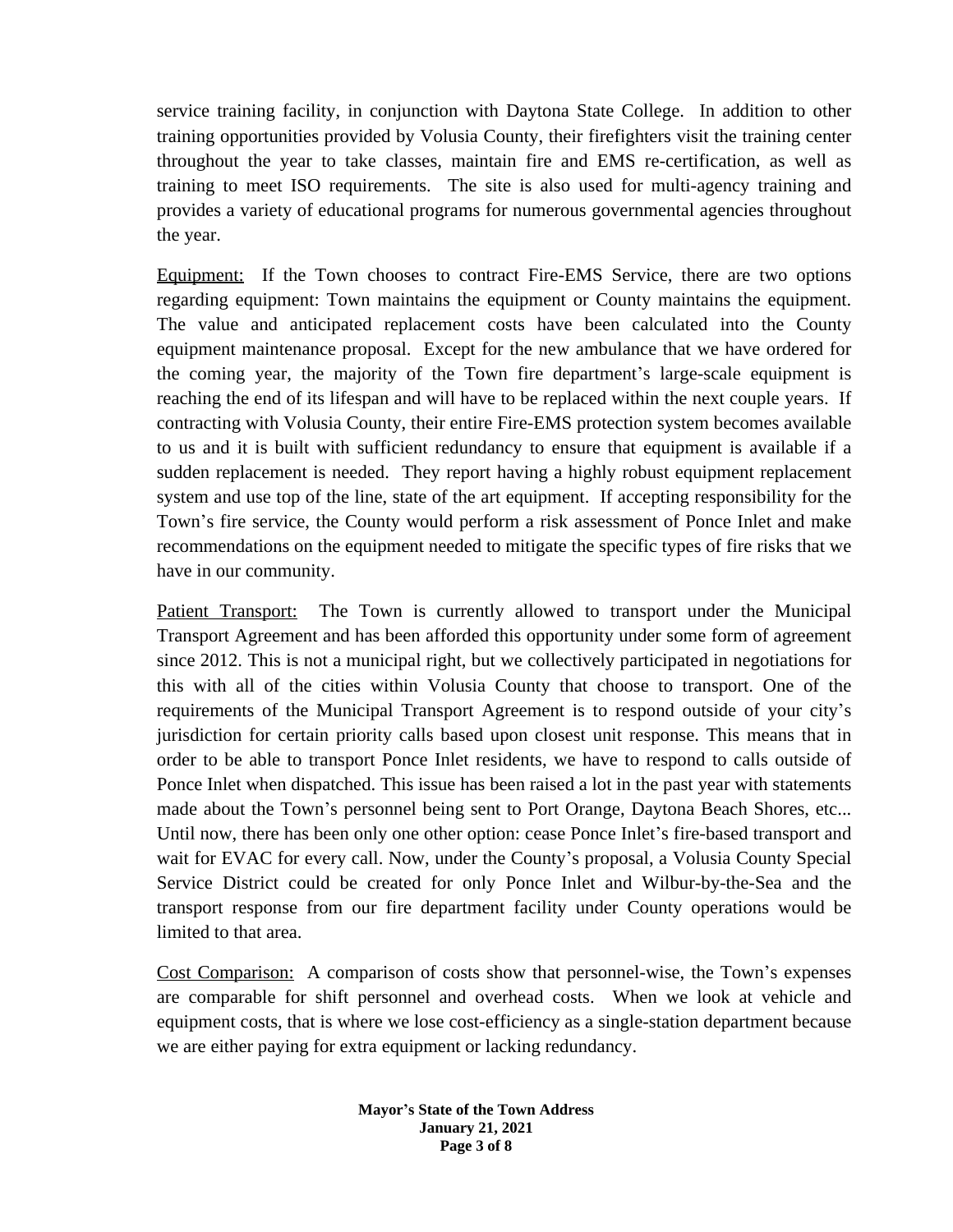Performance Standards & Accountability: Specific performance standards and accountability, to include monthly reporting to the Ponce Inlet Town Council, would be established in a service contract. The Town would also have a liaison to the Volusia County Fire Chief.

History of Fire-EMS Service Delivery in Ponce Inlet: For approximately 20 years, the Town of Ponce Inlet has provided professional Fire-EMS service with full-time staff. The Council of 1994 took what was considered a controversial step toward our current model by initiating a hybrid model to blend professional firefighters with their long-standing completely volunteer service; over the several years that followed, this grew to become our current Fire-EMS Service model. In the past 20 years or so, the Town's Fire-EMS service model has remained pretty much the same with the exception of adding the internal transport component and recently one more firefighter per shift. Yet, over these same 20 years, almost all of the Town's condominiums have been developed, dramatically larger singlefamily homes have been built, increased historical structure preservation efforts have taken place, including the Pacetti Boarding House restoration project which will soon be underway, and more businesses have come to Ponce Inlet. These significant changes in our community indicate a review of our service delivery is prudent to ensure the continued health, safety, and well-being of Ponce Inlet residents and their property.

Summary: There are a lot of factors to consider regarding the provision of Fire-EMS services and we have attempted to break them down into the various preceding categories. Ultimately, this decision should be based upon which entity can provide the highest level of Fire-EMS protection using nationally established standards for the benefit of the Town of Ponce Inlet's residents. The Town Council welcomes your input in these discussions in the coming months.

**Pollard Park "Grand" Opening.** In February 2020, the Town reopened the Officer Timothy Pollard Memorial Park, located at 4680 South Peninsula Drive, after completing an approximately one-million-dollar renovation project for which we received about forty percent of the funding from Volusia County ECHO. We were very excited to be able to offer this fun recreational park for our citizens of all ages to use and had a Grand Opening planned for March. Unfortunately, we not only had to cancel the Grand Opening but we had to close the park very shortly after opening it because it was attracting large groups of people and there were executive orders against that at many levels of government due to COVID-19. We knew so little in those early months about surface contamination and masks were scarce. It was great to reopen it after a few weeks and to continue to see so many active residents playing in this park now.

**Davies Lighthouse Park Project.** We had barely completed our work at Pollard Park before we started the improvements project at the Kay & Ayers Davies Lighthouse Park, at 4931 South Peninsula Drive. This project was budgeted at \$350,000 for sidewalk widening to eight feet, decorative lighting along the sidewalk, new pirate ship playground equipment with artificial turf in

> **Mayor's State of the Town Address January 21, 2021 Page 4 of 8**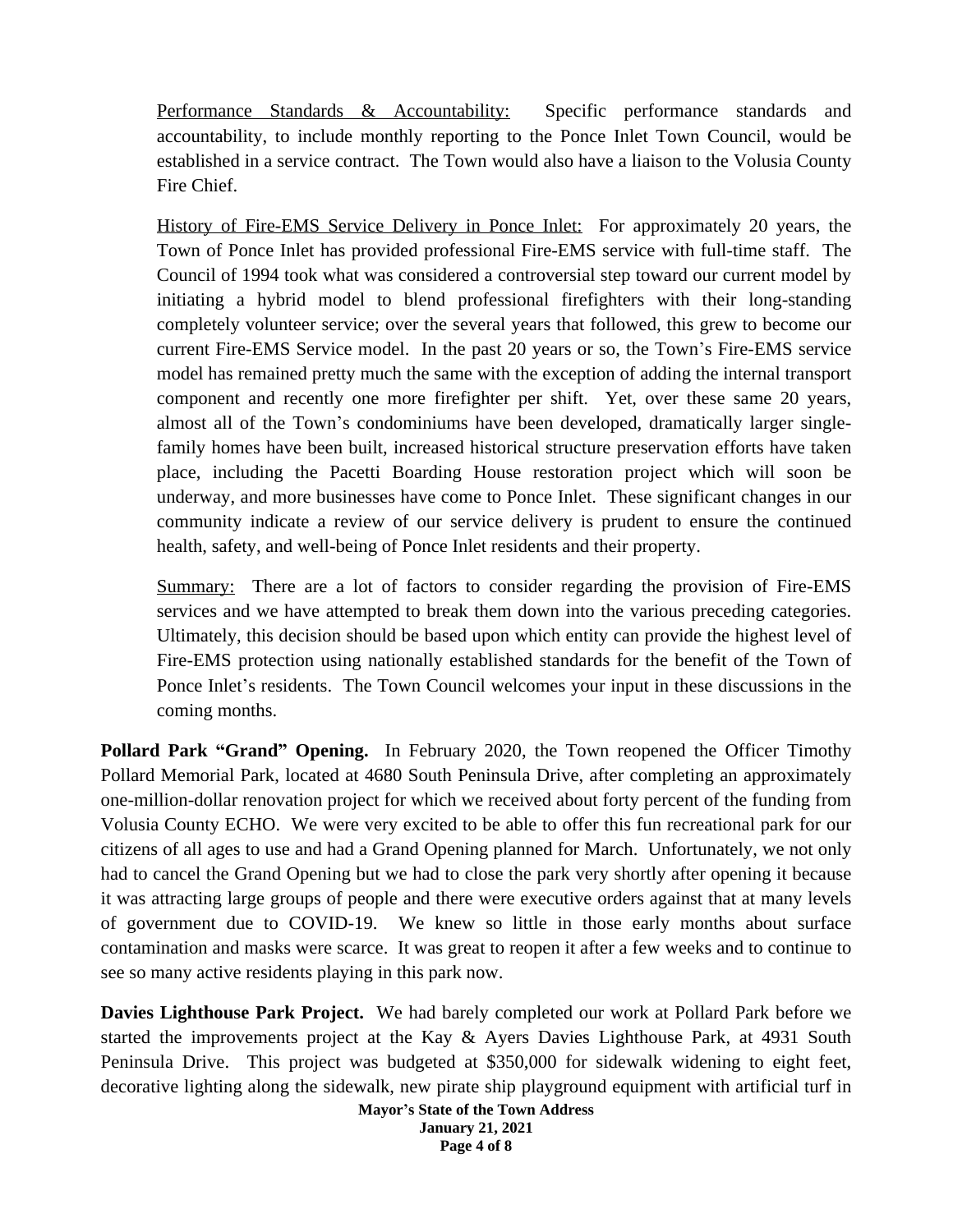the playground area, and new picnic tables and bench swings around the park. This project was completed in November. We hope that you are enjoying the renovations to this park and the new opportunity to stroll in this historic area in the evening hours with the addition of the lighting.

**Elber's Park.** At the Cultural Services, Historic Preservation, and Tree Advisory Board's request, the Town updated the survey of Elber's Park and the right-of-way in the area for consideration of improvements to this small park located at the end of Beach Street, just off of Front Street. The Cultural Services Board will continue discussions regarding this park in the coming year and may propose recommendation to the Town Council.

**Vice-Mayor Lois Paritsky recognized as Home Rule Hero.** The Florida League of Cities recognizes an individual as a Home Rule Hero for consistent response to the League's request to reach out to members of the State Legislature and to help give local perspectives on issues. These individuals are considered some of the greatest advocates for municipal issues, and the League calls them "a shining example of local advocacy in action". Ponce Inlet is proud that Vice-Mayor Paritsky has been recognized by the Florida League of Cities for the past two years as a Home Rule Hero.

**New Chief of Police & Deputy Fire Chief.** In the months preceding the pandemic closures, the Town had initiated a search for a new Chief of Police and a Deputy Fire Chief. By the time we were ready to conduct interviews for both of these positions, it was mid-April and it was tempting to wait until after COVID-19 was over because we didn't know this was going to be a one-year-plus pandemic event. Our capable staff decidedly marched forward though to keep this process on-track using Zoom technology, even before we tried it for anything else. Jeff Glazier, a 27-year veteran law enforcement officer and deputy chief with the City of Atlanta Police Department, was selected as the most qualified candidate for the Chief of Police position. Chief Glazier holds a Master of Science Degree in Criminal Justice from Georgia State University and is a Bachelor of Arts Degree in Economics from the University of Notre Dame. Noble Taylor, a 24-year veteran firefighter/paramedic and deputy chief with Volusia County Fire Rescue, was selected as the most qualified candidate for the Deputy Fire Chief position. In addition to his experience with Volusia County Fire Rescue, Deputy Chief Taylor worked for the City of Memphis Division of Fire Services. He holds a Master of Science degree in Operations Management from the University of Arkansas and is a Certified Florida Fire Code Administrator, an accomplishment achieved by few. Both of these public safety management professionals have been a good fit for our departments and our community. We are very happy to have them as part of our team and glad we didn't wait until COVID-19 was over to hire these new Chiefs!

**Police Lieutenant: Retirement and Promotion.** Lieutenant Mark Walker retired in September 2020 after 10 years with the Ponce Inlet Police Department. Lt. Walker brought almost 30 years of experience to our department from the Ormond Beach Police Department when he came to Ponce Inlet and spent most of his last year as Acting Chief of Police. After nearly 40 years of service in this honorable profession, we all wish Lt. Walker the very best in his retirement. This was followed

> **Mayor's State of the Town Address January 21, 2021 Page 5 of 8**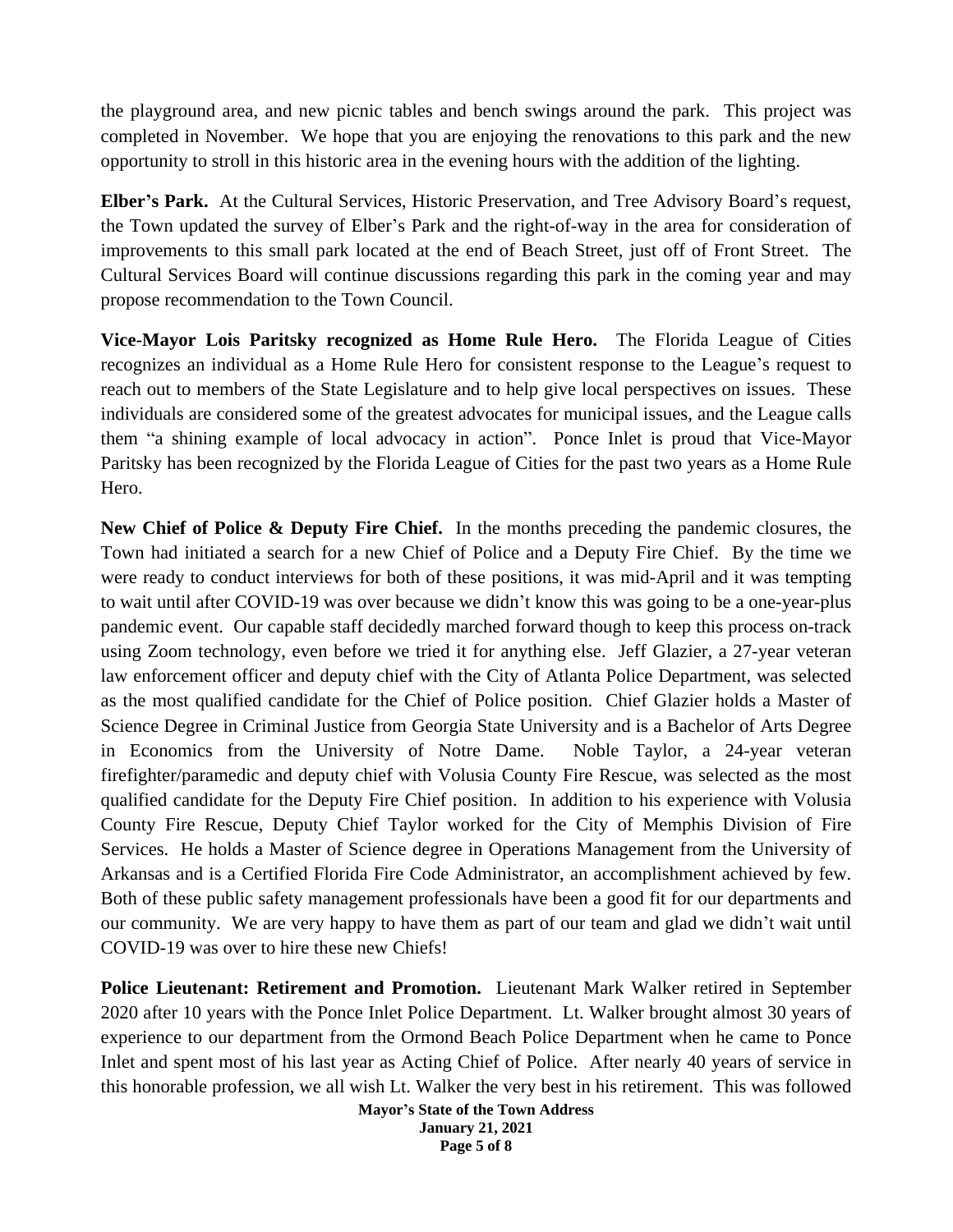by a competitive internal promotion process in which Sergeant Corey Mead was selected as the department's next Lieutenant. Lt. Mead has worked for the Ponce Inlet Police Department for 24 years, so he is very familiar with our community and he holds a Bachelor of Science Degree in Psychology from the University of Central Florida. Congratulations go to Lt. Mead on his promotion!

**Septic-to-Sewer Project for Ponce de Leon Circle.** Since February 2018, the Town has been pursuing grant assistance for a septic-to-sewer project on Ponce de Leon Circle. We are very pleased to announce that after a great deal of perseverance by our staff, the Town has received approval from St Johns River Water Management District Board for a 75% grant for this project. The remaining 25% will be split between the Town and the City of Port Orange via a cost-share agreement. This project will not only provide a state of the art gravity sewer system but it will also provide stormwater improvements, a new street, and some water line improvements on Ponce de Leon. In all, we have applied for 4 grants and a legislative funding request for this project. In accordance with our Town Goals and Sewer Master Plan, our staff worked to obtain as much funding assistance as possible and we know they will continue to do so for future sewer expansion projects in our community.

**Coastal Resiliency Planning.** As a community surrounded by water on three sides, Ponce Inlet took a leadership role in the region and invited the American Flood Coalition to make a presentation here in March. This led our Town Council to initiate planning efforts to improve the Town's resiliency and capacity to adapt to changes in sea level. This Fall, the Town will kick-off a study to assess vulnerabilities related to coastal hazards and changing climate conditions, facilitate public engagement and education, and update "peril of flood" policies in the Town's comprehensive plan. This effort will be used to guide future decision-making for development, infrastructure projects, and adaptation to projected sea level rise. Coinciding with this effort, the Town has budgeted for and applied for a grant for a Watershed Master Plan. This plan is the next step as we seek to improve our Community Rating System (CRS) which is currently at a level 5; an accomplishment shared by only two other municipalities in Florida and provides our residents with a 25% discount on flood insurance. Completion of the Watershed Master Plan will allow us to move to a level 4 rating improvement and provide even greater discounts to our residents on flood insurance. This is an ongoing and time-consuming effort by our staff, but it yields a quantifiable benefit for all of us living in this barrier island community.

**Model Animal Welfare Regulations.** Our Town continues to distinguish itself at the forefront of animal protection, recognizing the status of animals as cherished members of our community. We have amended our animal welfare ordinances in their entirety, setting forth clear standards for their application by our law enforcement officers. Owner responsibilities and animal protections have been clarified and updated. The protections in many of our ordinances have been reviewed and are in harmony with the Humane Society of America, the Florida Humane Society, and the Animal Legal Defense Fund. We are extremely proud that this past year, other Florida municipalities have

> **Mayor's State of the Town Address January 21, 2021 Page 6 of 8**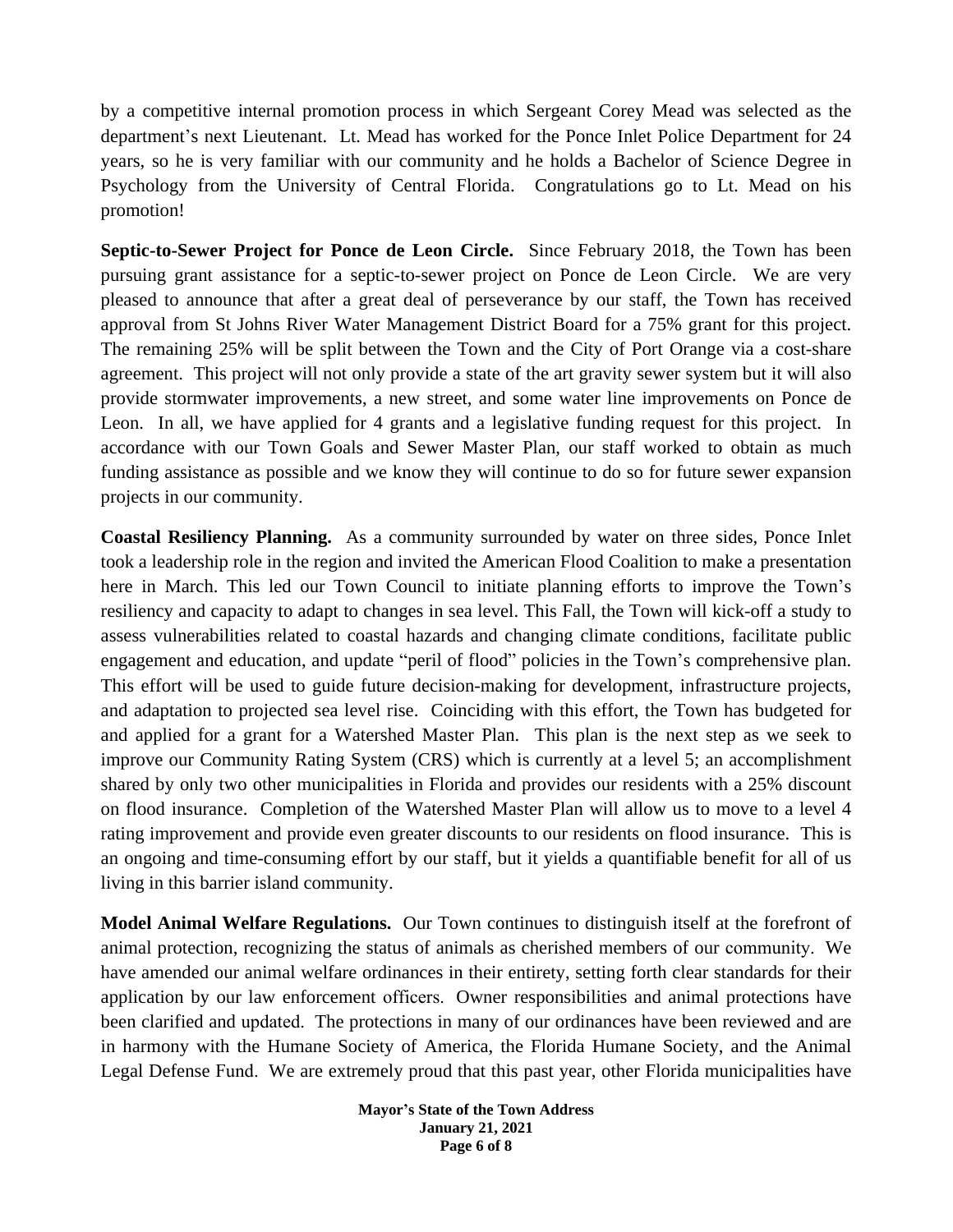adopted one of our more significant protections, the anti-tethering ordinance. This ordinance prohibits the chaining or tethering of unattended dogs as it is viewed to be cruel and inhumane to the animal.

**Fire Protection Rating.** On December 30, 2020, the Ponce Inlet Fire Rescue Department received the results of its most recent Public Protection Classification (PPC) report from the Insurance Services Office (ISO). This evaluation typically occurs every 5 years, and a lower numerical rating translates into a greater level of fire protection and a possible reduction in property insurance rates. Ponce Inlet Fire-Rescue Department is proud to report that they maintained their previous ISO rating of 3, an ISO classification placing us in the top 14% of the 39,850 communities evaluated by the Insurance Services Office.

**South Peninsula Drive Sidewalk Improvement Project.** As a small town with big goals in meeting your recreational desires, the Town continues to work with the River-to-Sea Transportation Planning Organization to obtain federal/state grant monies as the primary funding source for a sidewalk expansion project for eight-foot-wide sidewalks along South Peninsula Drive. So far, this funding has resulted in the completion of a bicycle-pedestrian master plan and was followed by the completion of a feasibility study. In 2019 and again in 2020, we applied for grant funding for the design, engineering, and construction of this sidewalk improvement project and have been placed on the TPO priority funding list, from which allocations are made based upon available federal/state funding each year. Our project was submitted under the 10% local match requirement so, while we are aware that considerations have been discussed regarding increasing this requirement, we are of the understanding that our project will be considered under the funding requirements that were in place when it was submitted and prioritized by the TPO. Timing can be everything, so we are hopeful that it lines up for us and that an affordable improvement to eight-foot-wide sidewalks along South Peninsula Drive, wherever feasible, will be coming to you over the next few years.

**Planning & Development Permitting.** Despite pandemic conditions, housing development continued to prosper in 2020, as demonstrated by the number of permits issued this year. Over the course of the year 1,148 permits were issued (compared to 1,048 permits in 2019), including 17 for new single-family homes (compared to 13 in 2019). We conducted 2,536 inspections with an 98% pass rate (compared to 1,551 with an 89% pass rate in 2019). Our staff works to assist contractors in understanding the requirements of the Florida Building Code with the primary goal to ensure the health, safety, and well-being of our residents. In addition, the Town has implemented over-thecounter building permitting for mechanical permits, sewer connection permits, simple electric permits, and simple plumbing permits. We are also working toward online permitting as an option, but it is not our intent to eliminate the ability for face-to-face interactions with our staff. We remain ready to meet your permitting needs according to your preference.

**Town Events.** The majority of 2020's Town events looked a lot different than usual. We started off the year with the Historic Racing Parade and Ponce Preserves the Planet, and those were the last of the Town-sponsored events conducted in our usual manner. Our Cultural Services staff came up

> **Mayor's State of the Town Address January 21, 2021 Page 7 of 8**